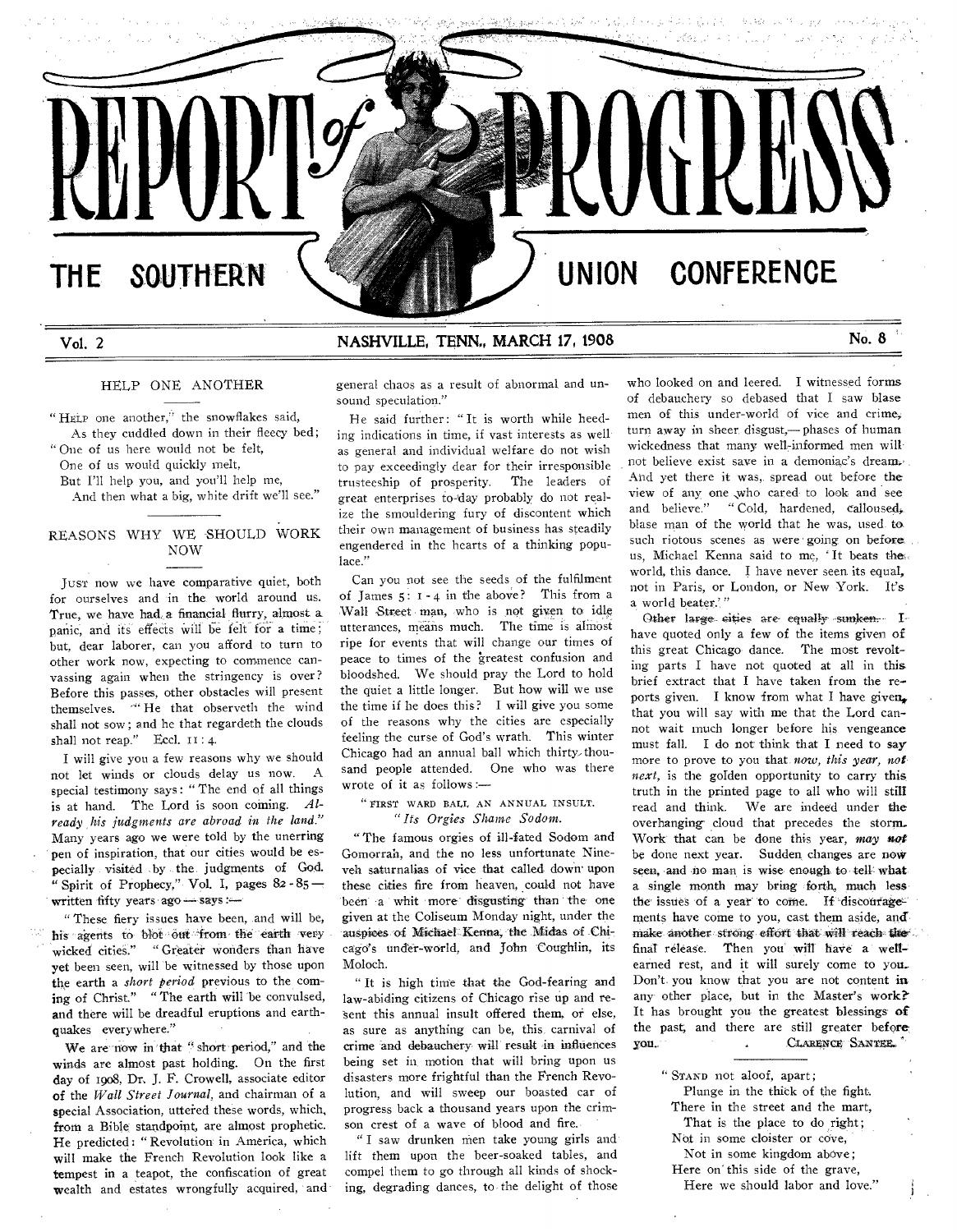# HOW CAN CHURCH OFFICERS, CHURCH SCHOOL TEACHERS, AND MINISTERS ASSIST IN THE CAN-VASSING WORK?

• THERE are many ways to do this. In the first place, all can pray for the success of the work, and pray for the individual canvasser. " Prayer is the key in the hand of faith to unlock heaven's storehouse."-Steps to Christ, *p. 115.* "Ask, and ye shall receive."

It is the duty of church officers to see that each member is trained to do missionary work. They need not wait until the field missionary visits them, but get the members to sell papers and books around home, thus educating some for the canvassing work. Then when the field missionary does come, have all attend his meetings, and urge all proper\_ persons to take up this work.

Hold meetings occasionally in the interest of the canvassing work. At these meetings selections from the Testimonies, or articles from the papers on this subject, can be read to good advantage. If any canvassers are present, have them relate some of their experiences. Pray fot the canvassers; and write them encouraging letters; stating, " We are praying for you." This will call forth a response from the canvasser, and then his letters can be read at these meetings. Then take up- a collection for'the canvassers' fund while the interest is good.

- Get every one that 'can to attend canvassers' institutes, whether these persons 'expect canvass or not. It will' do any one good to attend. The more one hears of the canvassing work, the greater interest he will have in it. The canvassing work will never go as it should until every Seventh-day Adventist<br>takes an interest in it takes an interest in it. - Seek out promising persons, and help them to-'get into the work by persuasion and by giving' Your means to help the agent -get

<sup>1</sup> When opportunity offers, make a home for canvassers while they canvass your county. started, and by doing his work, if necessary, so that he can go.

And please do not grumble if they don't pay for their board in work. Give it freely. Do not say anything to belittle the work, or

to discourage the worker; such as quoting t-Tim. 5:8 and saying, " You had better stay at home and take care of your family." This text applies to the one who misapplies it in this way. The one who is struggling along, denying himself and family many of the com--forts arid even necessities of life, to get- the printed page before perishing souls, is not 'denying the faith; but he that sees, his brother this 'struggle and does not do anything to help or encourage him, is the one that denies the faith; as mentioned in James 2, and is. worse than an infidel, for an infidel will assist his associates.

Do not listen to, but discourage, any talk that is belittling to this work.

The church school teacher should educate her pupils to believe that the canvassing work is an honorable business. She should teach :them that it is a branch of education; that it is each one's duty and privilege to have a

part in this work, and that it is a mighty factor in the spread of the third angel's message. Then during vacation, she should not only go out herself, but take a company of pupils with her, and train them in the field.

As the people are educated to have confidence in a preacher, he carries a weight that no one else has, therefore he should use his influence at all times and in all places to get suitable persons to take up this work and to ' encourage those in the field to stick to it.

The minister should encourage giving to the canvassers' fund and for institute work.

*Campobello, S C.* 

C F. DART,

# GOD'S PROMISE TO THE FAITHFUL WORKER

" MV God shall supply all your needs according.to his riches in glory by Christ Jesus." Phil. 4: 19.

What a blessed promise! Did you ever stop to examine and see how big this promise is? Those who have attempted to survey the territory that " all your needs" cover, have found themselves unable to complete the task. We will never know how much God has done for us until we reach the new earth. Should we not be-thankful? Did you ever think of the best method of expressing thanks,?

Jesus, while on earth, spent his time in persuading men to turn from sin. He had many perplexities to meet. He had Satan in person to contend with." Satan was so bent upon<sup>11</sup> securing the service of Jesus, that he did not 'trust the'task wholly to his angels, but came personally to Christ. Christ had prayed' to the Father for strength to carry to a successful completion the work he. had begun. His aim while on earth was to bring to mankind life. He rejoiced in the privilege; he was thankful for the opportunity. And the method he used to demonstrate his gratitude to the Father for his promise, was to be continually doing something that' would Call the attention of lost man to the way of life.

So, dear co-workers, let us do all we can in the canvassing field, proving our appreciation of the promise of God to do all that he can for us, by doing all we can' for him. The canvasser is engaged in a most precious ministry. So let us spend the time of 1908 in such a way that angels of God will rejoice at the result of Our effort. Such is the prayer of your co-worker. H. B. TILDEN.

*276 Boulevard St., Winston-Salem, N:* 

# TRACT AND MISSIONARY MEETINGS *Christian Help WOrk.*

*v*fsiting **THE** SICK.

THIS is work in which every one can at some time have a part. All our people should learn how to give simple treatments, so that, when necessary, they may be able to relieve suffering, and so perhaps win the hearts of the sufferers. When loaning tracts from house to House, sick persons will be found to whom treatment may be given. In such cases ask permission 'to see the invalid. If this is granted, make a sympathetic inquiry as to the

nature of the illness, and if you can give assistance, ask the privilege of doing so. If the case is in the hands of a doctor, so that you cannot assist, speak some comforting words which will direct the mind of the suf ferer to the Saviour, and if allowed offer prayer. Use tact with regard to leaving literature in such cases. Leave tracts which will be a source of encouragement and comfort, and avoid controversy. Follow up such cases with tender sympathy, and you will win some souls by so doing.

Young people can read to the sick, and very young children can carry flowers to the sick and invalids. The young people can help in various ways besides reading.

#### HOSPITAL WORK.

 $\epsilon=\epsilon_{\rm s}$ 

Visiting hospitals and benevolent institutions belongs to this division of work. Bunches of flowers with a text attached, nicely written on a pretty-colored piece of card, may be distributed, and are always gladly received. Tracts and papers can be given at the same time: Do not introduce doctrinal subjects when talking to patients, but speak of the love of Jesus, his sustaining power, and similar topics. Endeavor to cheer and encourage, and point to-Jesus the Saviour. Do not weary the patients. To some who are stronger and able to- read; a small book might be given or lent. The children should, be encouraged to make small scrap-books and other simple things for the entertainment of sick children; also to make up little bunches of flowers to take to them.

Meetings may sometimes be held in the benevolent institutions. The, more experienced members should conduct them. In some'cases Bible readings can be held. \_ Literature is always gladly received. If those who visit these institutions have, hearts warm with the love of Christ, they cannot fail to accomplish good. CARING FOR THE POOR.

There are poor who need help in various ways. Even in our ranks we have the poor to care for. Every church should have a Dorcas Society, which will gather in worn garments. from the wealthier classes, and repair and alter them for the needy ones. As a general rule, what the poor need is work, and 'if we can by any means find remunerative ployment for them, that is the best possible help to give. In some cases financial aid will be necessary. Such cases may be brought to the attention of the officers who dispense the poor fund. As far as possible, encourage peopie to help themselves.

WAYS OF EARNING MONEY.

Some kinds of missionary work can be done without outlay of money, but in many cases means are needed for the purchase of supplies. Funds can be raised by selling small books and using the profits for this purpose; by making useful articles for sale; by having missionary gardens, the produce of which is sold for this purpose; or missionary hens, and the eggs being used in the same way. It is surprising how much money may be 'earned in these ways when all, men, women, youth, and children, work unitedly. It will take hard work and self-denial, but it will' bring rich blessings.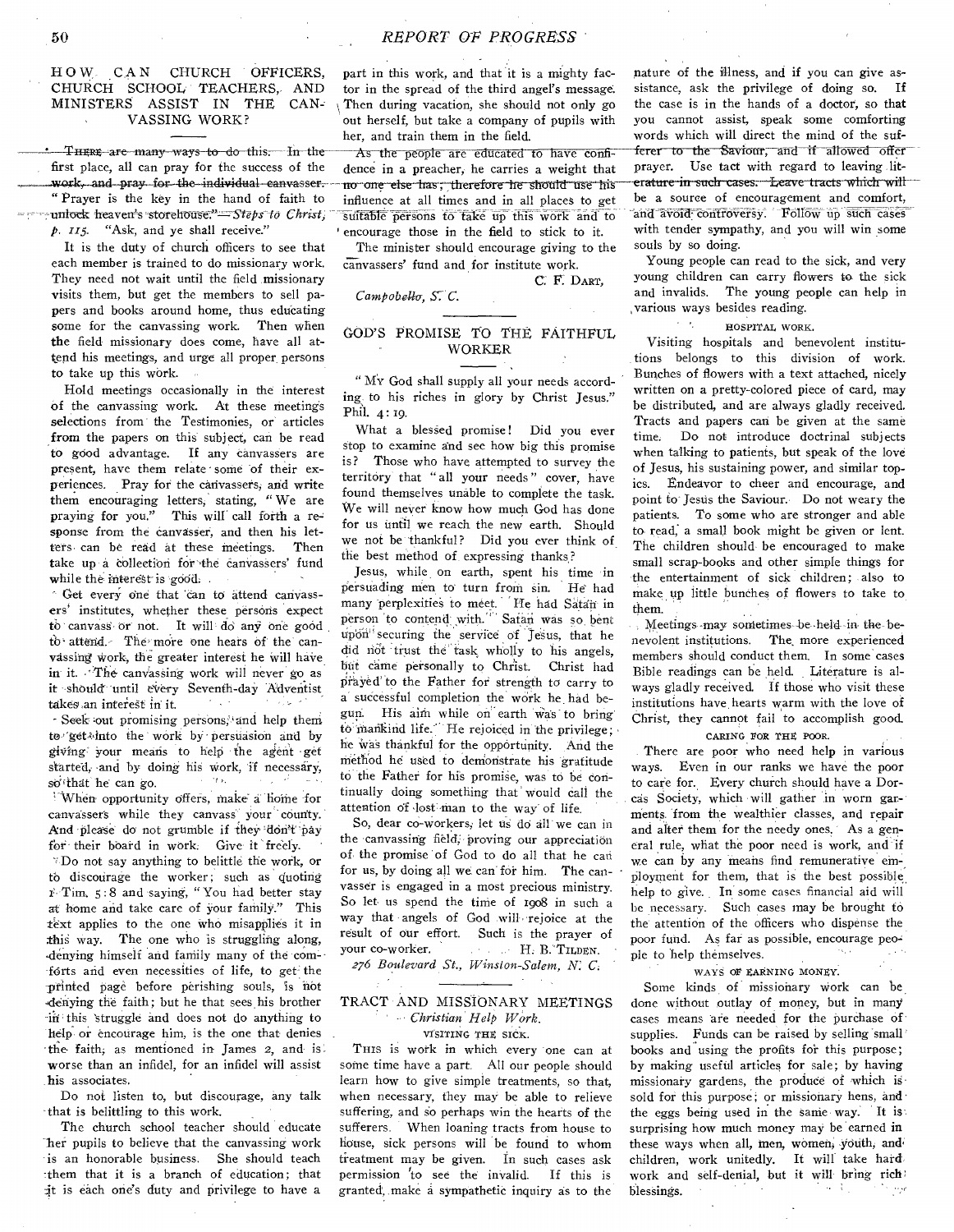#### FUNDS FOR MISSIONARY WORK.

The funds for missionary work come under three divisions, namely :—

- I. Church collections.
- 2. Private donations.
- 3. Profits from sales.

In many churches a collection is taken for home missions on a stated Sabbath each month. Others take a regular collection at the weekly missionary meeting. It is always desirable to have some systematic plan for taking these collections, in order that there may be money in the treasury to provide literature for free distribution.

Private donations may come from absent members, or from those not of our faith who may have become interested through reading our literature, or in other ways.

MRS. M. H. TUXFORD-CROTHERS.

#### FROM OUR OLD FIELD TO A NEW ONE.

DEAR BRETHREN AND SISTERS : Thinking it would be of interest to the readers of REPORT or PROGRESS, I will tell you something of our last days in North Carolina and the beginning of our labors in Mississippi.

I had labored four years in that state in the canvassing work, and most of the time I had had charge of the work. They were years of blessed experiences and joy in the Lord's service. For the degree of success that attended my efforts I thank God first, and then the dear brethren and sisters there, who loyally stood by the work. August 2

...Our annual institute was held at Hildebran, and was well 'attended. Brother A. F. Harrison helped me in the book drill and study, and Elder Albert' Carey - conducted the Bible studies and the class in singing., We appreciated these Bible lessons-very much., His good example in punctuality is worthy of mention; for although he' had to drive) four miles each morning, he was never late but once.

I feel very grateful indeed for Brother Harrison's faithful services and earnest effort to prepare us to handle that grand book, "Daniel and the Revelation:" I am glad to say that the institute was well supported by gifts Of food and means from Our' dear brethren.

The following is a list of gifts from different individuals and churches

| Archdale church $\ldots, \ldots, \ldots, \ldots, \ldots, \ldots,$         |  |
|---------------------------------------------------------------------------|--|
| Eufola church (food and cash) $3.25$                                      |  |
| Hickory church (food and cash) $1.50$                                     |  |
|                                                                           |  |
| Sidney Stilwell $\ldots \ldots \ldots \ldots \ldots \ldots \ldots \ldots$ |  |
| Father Stilwell and family $1.85$                                         |  |
| Elder Jeys and wife (food and cash) $1.50$                                |  |
|                                                                           |  |

M. H. Johnson and wife: one load of wood, Vegetables, and 24 quarts of fruit; Laus Robinson and Wife: twenty-five cents and one bushel of potatoes. The church at Hildebran gave so liberally that we had to restrain them from giving.

The three weeks of the institute went by all too' quickly, They were days of spiritual refreshing and valuable instruction; days of happy association, long to be remembered. Little did I think that this would be perhaps the last institute my wife and I would hold *REPORT OF PROGRtSS,'* 5i,

in North Carolina. From this institute I went to the Southern Union Conference meeting at Nashville, where I was asked to take charge of the work in Mississippi.

I must admit that I was loth to give up the work in North Carolina, but was glad indeed that one so able could take my place. I have known Brother Tilden for many years, and can testify that he is a man of God,. deeply in earnest, and most thorough and faithful in his work.  $I_{\ast}$  bespeak for him your prayers and hearty co-operation to make the book work go and continue to grow in North Carolina.

My wife and I left Gastonia, N. C., on February 18, for Mississippi, getting here the 20th. We stopped one day at Greenville, S. C., to visit the canvassers' institute held at that place. We found a goodly number of happy canvassers preparing for better service in the Lord's vineyard.

We are now nicely located at Jackson, with a very congenial family and with fine spring water to drink. God is very good to us in giving us health and strength for service, and full of courage we press on in the work. Pray for us. HORACE G. MILLER,

*703 S. Congress St., Jackson, Miss.* 

#### OBITUARY

WHITE.- Died on Friday, Feb. 7, 1908, in New Orleans, La., Harriet White, born Nov. 29, 1882, near Chattanooga, Tenn.

Sister White accepted present truth about six years ago while attending the Oakwood Industrial School at Huntsville, Ala. After some preparation, she decided to devote her life to educational work. She came to Louisiana last year, and engaged in mission school work, under the auspices of the Southern Missionary Society and our conference. While at Newellton she contracted a cold which<br>brought about complications. She was rebrought about complications. moved to this city, coming to the residence of Elder A. C. Chatman, where she received all possible attention. We laid her away in the silent grave Sabbath afternoon, awaiting the first resurrection, the writer officiating at the funeral. S. B. HORTON.

HENDON.— Died at his home one mile east of Amory, Miss., Feb. to, 1908, J. 0. Hendon, aged 55 years. Brother Hendon was born Nov. 25, 1852, in Pickens 'County, Ala. He was married to Miss E. W. Harris Sept. 8, 1872. They moved from that place to Amory, Miss., in the year 1897, and that year, through the instruction of Brethren R. T. Nash and Owens accepted the truth of the third angel's message and united with the Seventh-day Adventist Zion church, now known by the name of. Pine Grove church.

Brother Hendon was faithful to the end. His patient, unselfish, devoted Christian life won for him many friends, who with his bereaved wife and relatives deeply mourn their loss. The funeral service was conducted by the writer at his home. Words of comfort were spoken from i Cor. r5: 51 - 54.

We laid him to rest in the Amory cemetery, where he awaits his Master's call.

JAMES BELLINGER, *Pastor.* 



### *One week ending Feb. s8, zgo8*

| CUMBERLAND CONFERENCE                 |                 |                 |    |          |               |
|---------------------------------------|-----------------|-----------------|----|----------|---------------|
| $NAME-$<br>Book Hours Value           |                 |                 |    | Deliv' d |               |
| A Caldwell BFL MISC 7<br>L            |                 |                 |    | \$10 40  |               |
| Jas Donaldson BFL                     | $\overline{a}$  | 4 05            |    |          |               |
| M J WeberBFLGP 45                     |                 | - 57            | 15 | 200      |               |
| Walter Kirkman BFL                    | 3 <sup>T</sup>  | 20 75           |    |          |               |
| FLORIDA CONFERENCE                    |                 |                 |    |          |               |
| $T \cdot H$ Dobb MISC                 | 23              |                 |    | 4.60     |               |
| GEORGIA CONFERENCE                    |                 |                 |    |          |               |
| C D Wolff 2 wksCK BS 112              |                 | 54 75           |    | 170 00   |               |
| David A Fisher MISC 31                |                 | 12 80           |    | 2 20     |               |
| J D Andrewscc<br>LOUISIANA CONFERENCE | <b>17</b>       | 2 35            |    |          | 35            |
| G S RogersD&R                         | 20              | 12 00           |    | 200      |               |
| Jas H Anderson. . BFL NTP             | 37              | 39 90           |    |          |               |
| NORTH CAROLINA CONFERENCE             |                 |                 |    |          |               |
| Celia McDonald sofp 26                |                 | 16 00           |    | 3        | <sub>00</sub> |
| SOUTH CAROLINA CONFERENCE             |                 |                 |    |          |               |
| F.<br>$A'$ Evanssofp                  | 17 -            | 24 00           |    |          |               |
| H Martin CK                           | 20              | 24 00           |    | 14 00    |               |
| Ira Young ck                          | 2I              | 21 00           |    |          | 80            |
| D M Smithck                           | 26              | 20 35           |    |          | 135           |
| H B Gallionck                         | 30 <sup>°</sup> | 14 70           |    |          | 170           |
| Mrs H B GallionCK                     | 23              | 14 45           |    | 12 70    |               |
| Mrs E A Wingck sofp                   | $\overline{Q}$  | 16 75           |    |          | 2 75          |
| TENNESSEE RIVER CONFERENCE            |                 |                 |    |          |               |
| Mrs B A Philpott 2 wks                |                 |                 |    |          |               |
| $\ldots$ D&R MISC                     | 12              | 111425          |    |          | 2.55          |
| Mrs Alice PattonD&R                   | 6               | 5.85            |    |          | 285           |
| Mamie Moore D&R<br>W T DawsonBR NTP   | 25              | 3640            |    |          | 735           |
| W J Keele,  watchMAN                  | 13              | 3160            |    |          | 650           |
| RECAPITULATION                        | 39              | 27 05           |    |          | 125           |
| Cumberland Conference                 | 85              | 81 95           |    |          | 12 40         |
| Florida Conference                    | 23              | $\bullet$       |    |          | 4 60          |
| Georgia Conference                    |                 | $160 - 69 = 90$ |    | 172 55   |               |
| Louisiana Conference                  | 57              | 51              | QO | -2 00    |               |
| North Carolina Conf                   | 26              | 16 00           |    |          | 300           |
| South Carolina Conf                   | 146             | 135 25          |    | .40.50   |               |
| Tennessee River Conf                  | 95              | 105 15          |    | 20 40    |               |
|                                       |                 |                 |    |          |               |
| Grand Total  592 \$460 15 \$255 45    |                 |                 |    |          |               |

# THE MARCH NUMBER OF LIFE AND HEALTH

HAVE you seen the March number of *Life*  and Health? If you have not, we would advise you to send for a sample copy. Its general topics are Tuberculosis and Intemperance, — the two principal death-dealing agencies of this age.

Dr. Knopf, the New York tuberculosis expert, dwells upon the life-giving properties of fresh air. Dr. Lauretta Kress treats whooping-cough at home. Mrs. Bainbridge presents the life of Christ as evidence of his being the prophesied Healer. The -entire, number is practical and of vital importance Those who have been selling previous numbers will be able to increase their sales with this issue. Many have reported during the past month one hundred copies sold in three or four hours' time. Suggestive canvass for the March number will' be sent on application. A good selling number, a canvass telling how to sell it, hundreds of records showing an average of 5o to roo copies sold every day, with an average profit of from \$3.50 to \$7.00, what more is wanted in a good work?

Send in your order for a trial. Prices, 2 to 25 copies, one order to one adress, five cents a copy; 25 to 500 copies, four cents a copy. Address your state tract society.